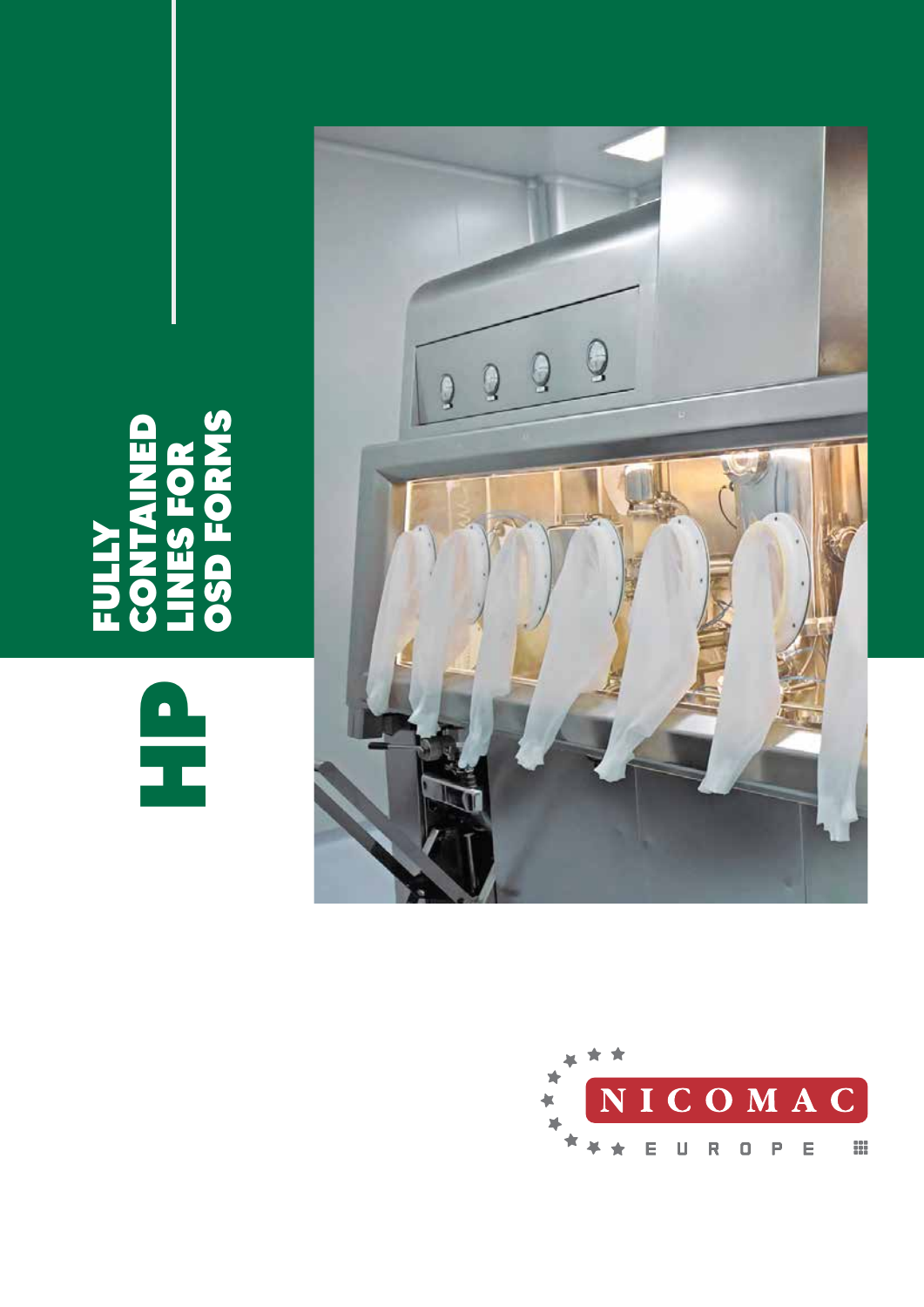



HP - FULLY CONTAINED LINES FOR OSD FORMS

### **HIGH POTENT ISOLATOR**  DESIGN, FUNCTIONALITY & **SAFETY**







 $\overline{Q}$ patented systems

1.800+ successful projects

65 Countries served

4.500m² of productive site

15 new devices and novelties

45 years of experience Nicomac Europe is one of the leading companies in the international clean room and equipment for oral solid departments. Founded in 1977 in Milan, Italy, in over half a century successfully realized over 1800 projects in 65 Countries in the world, supplying clean rooms, coating systems and granulators that can also be under isolator.

The excellence in quality and products, along with the support of an expert and qualified team, are the foundation of the results obtained by Nicomac Europe and the satisfaction of its clients, many of them FDA/ EMA approved.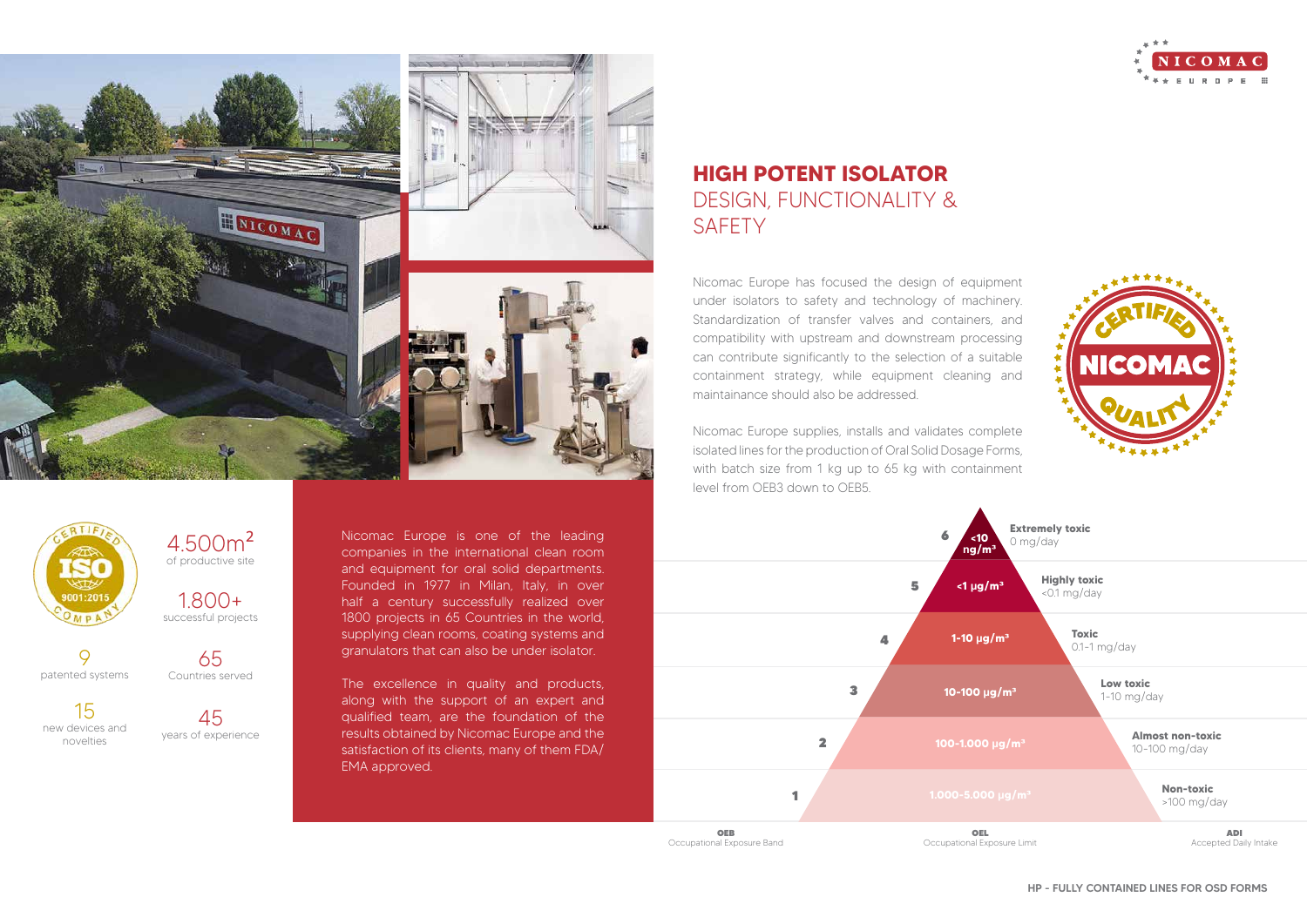





HP - FULLY CONTAINED LINES FOR OSD FORMS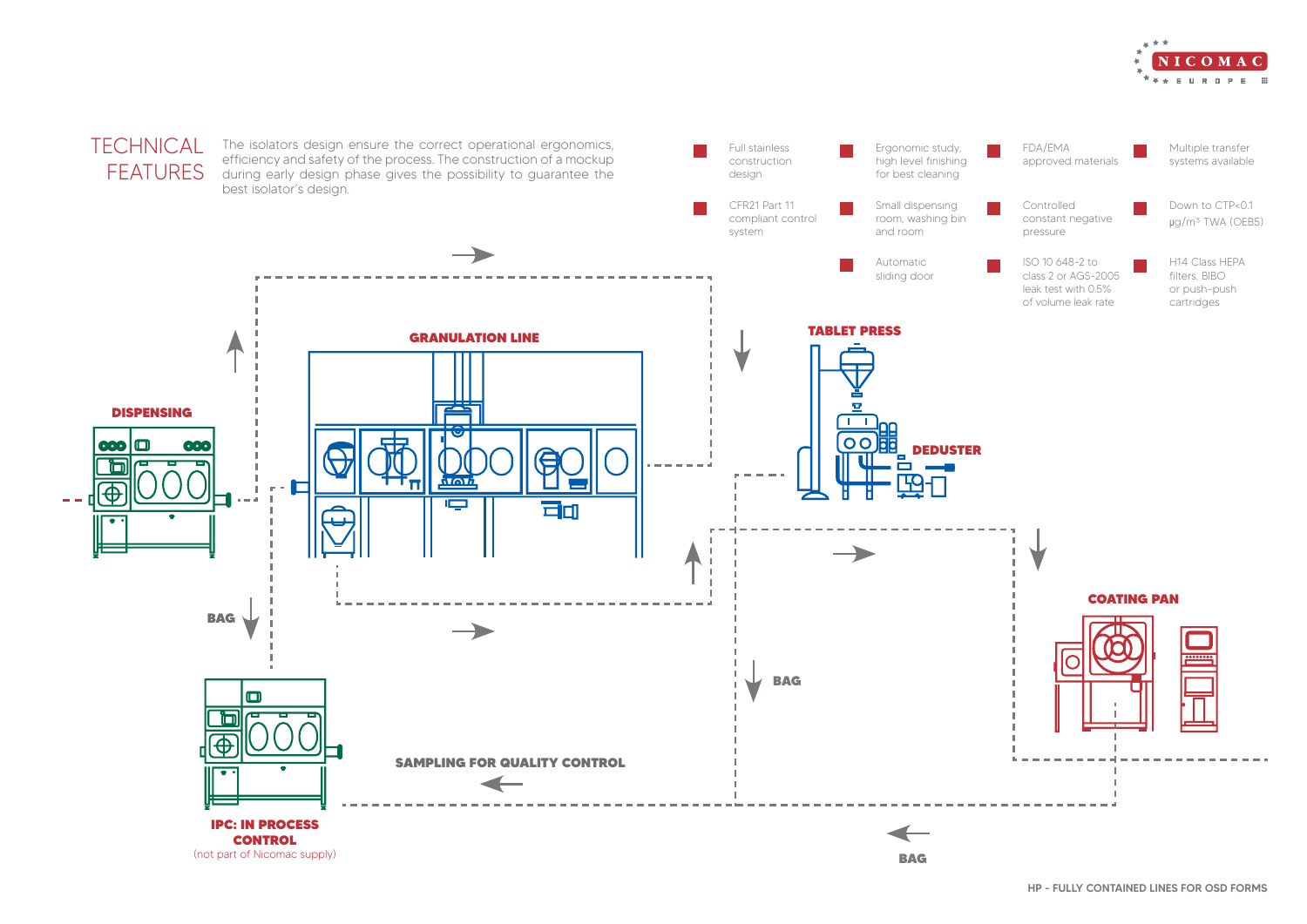## WASHING SYSTEM (BIN & COMPONENTS)

# DISPENSING QC-SAMPLING

For cleaning purposes, decision should be made regarding whether in place cleaning is implemented or not, which cleaning materials will be used and the type for cleaning methodes that will be employed. While clean-in-place methods rely on automatic procedures, which requires no manual intervention, wash-in-place techniques necessitate some manual involvment. Ergonomics is yet another factor to be considered: accessibility, availability to make necessary equipment adjustments, and the ease of equipment cleaning.













Dedicated isolator units are required for preliminary and verification activities in the OSD forms manufacturing. Dispensing isolator allows proper weighting of HPAPI with excipients according to required formulation.

IPC isolator hosts the necessary instrumentations for in process testing according to quality control program. Sampling devices ensure the possibility to extract product samples as process needs.

HP - FULLY CONTAINED LINES FOR OSD FORMS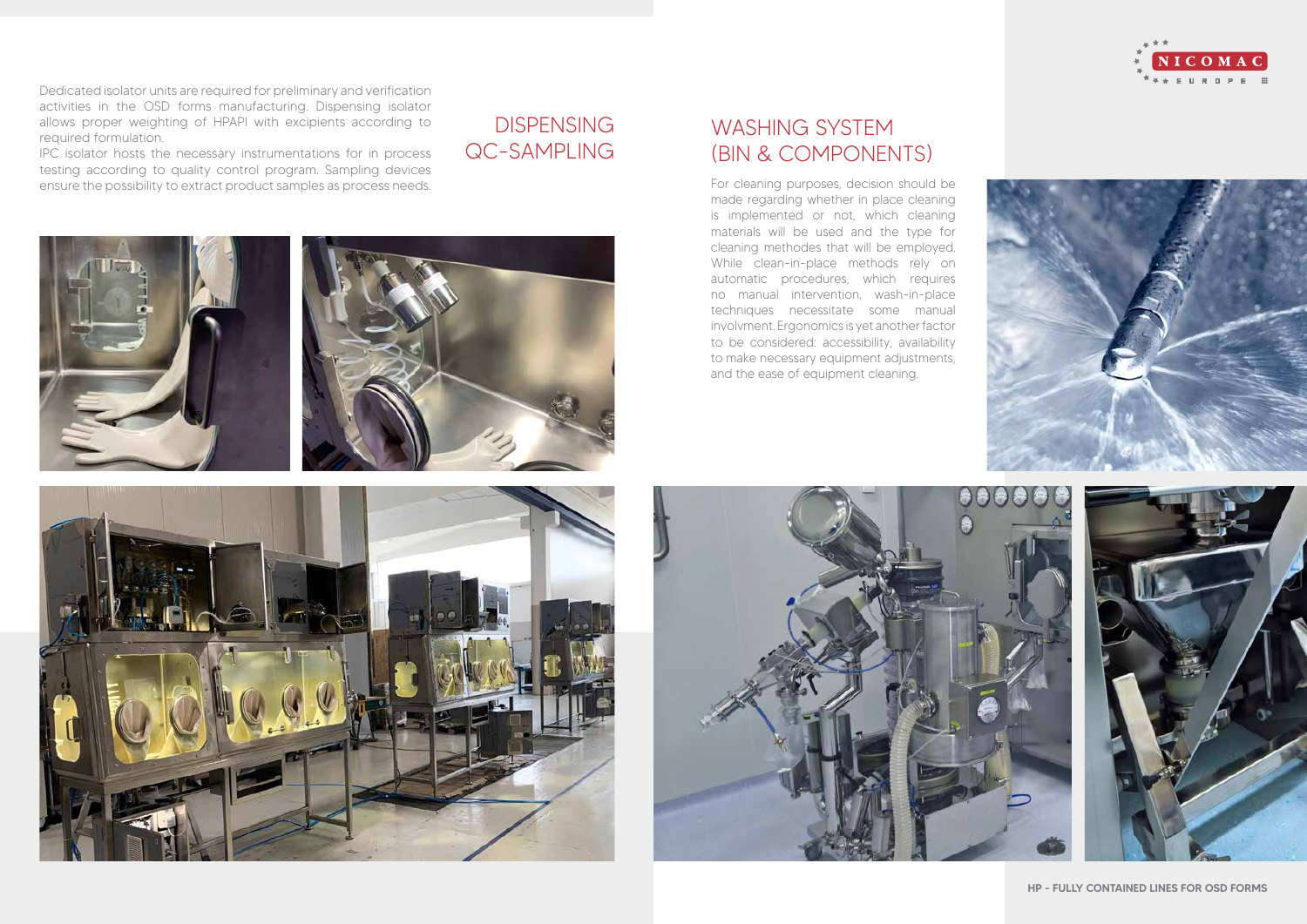#### GRANULATION LINES

Compact granulation line in a single isolator: with automatic sliding doors, built-in lights and rails for container handling.

All the machines have technical part outside the isolator chamber, for an easier maintenance and better cleaning.

#### **GRANULATION LINE FEATURES:**

| Pre-chamber and<br>main chamber                                       | Stainless s<br>filters                   |
|-----------------------------------------------------------------------|------------------------------------------|
| <b>Fluid Bed Dryer</b>                                                | High Shea                                |
| Control system<br>CFR 21 Part 11 for<br>monitoring and<br>controlling | Material e<br>liner, split<br>valve or R |









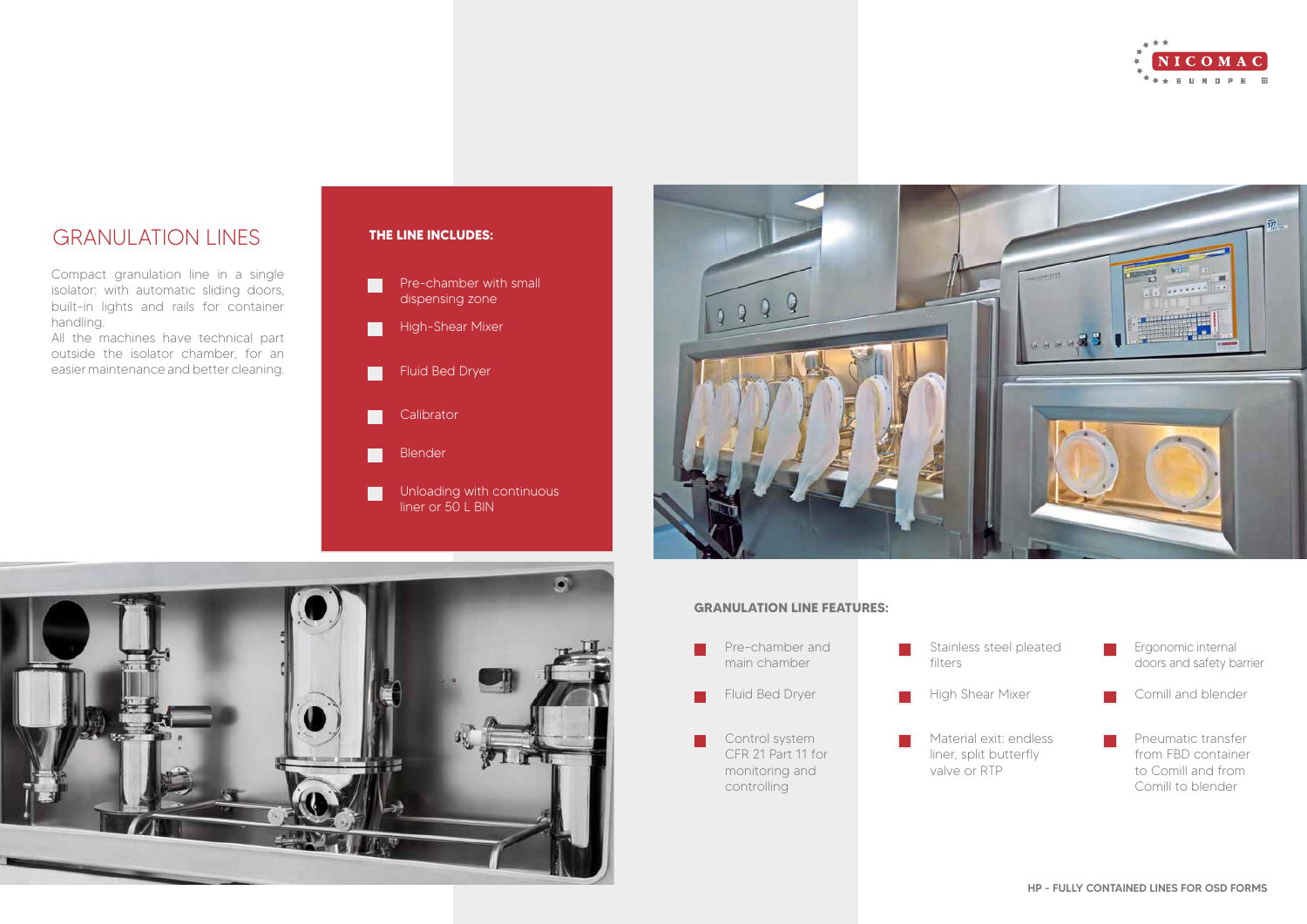













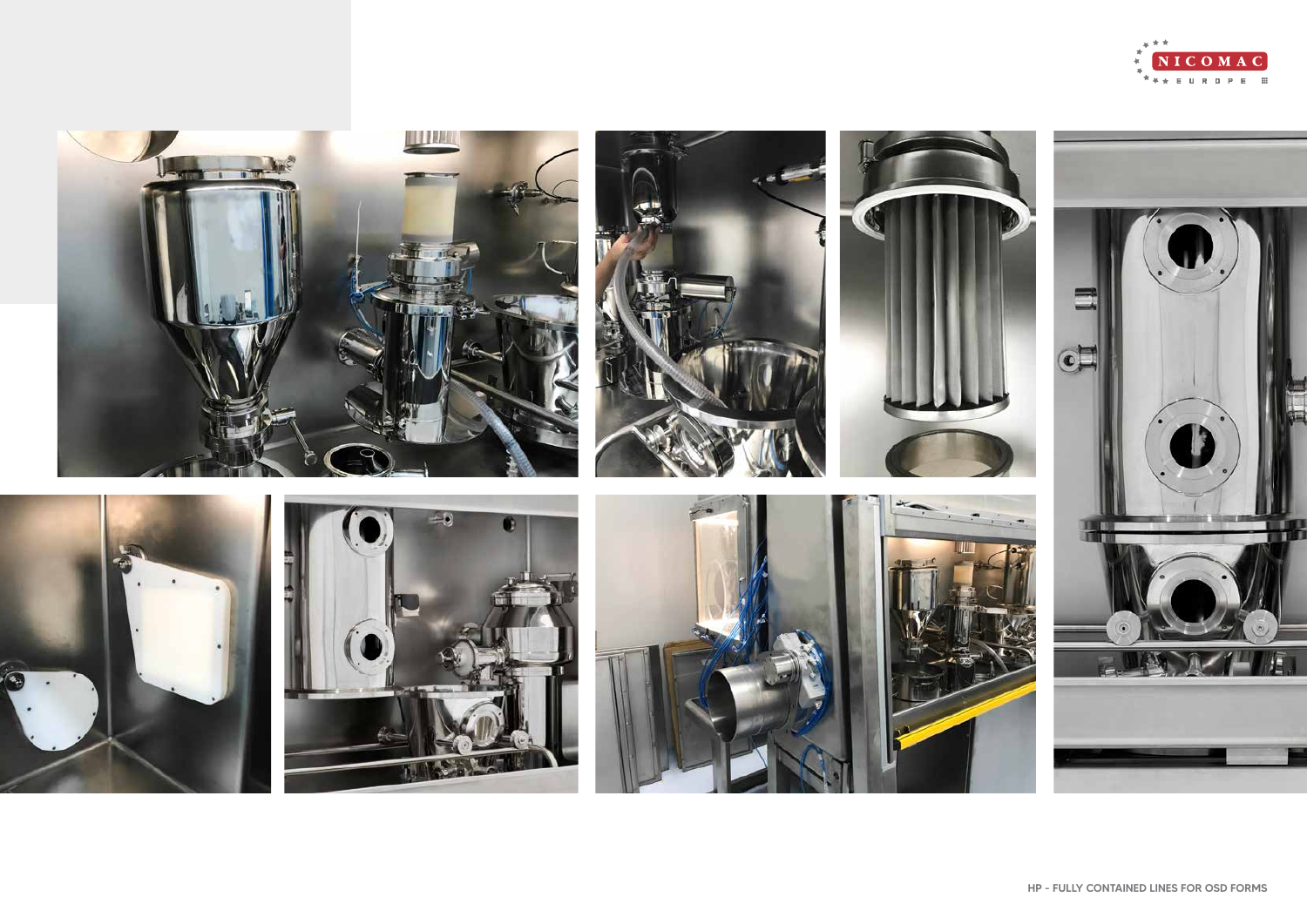Nicomac Europe SWC type coating machines are designed to be easily integrated with a containment system for safe loading and unloading of tablets. The design ensures full integration with control system, semi-automatic operations and easy washing procedure. The exhaust fan of the coating machine is also used to create the negative pressure of the isolator.



TABLET PRESS Tablet press turret is fully enclosed in an isolator chamber designed on top of the machine. Utilities of the tablet press are also HEPA filtered and their control is integrated in the isolator pressure control system. WIP is available assuring full product removal.

Capsule filling machine requires special containment due to its particular operation. The isolator is typically a "hat" on the machine basement and the control systems is fully integrated. Capsules discharge line depends on machine productivity and direct exit toward deduster and metal checker are suggested.







#### COATING EQUIPMENT

### CAPSULE FILLING MACHINE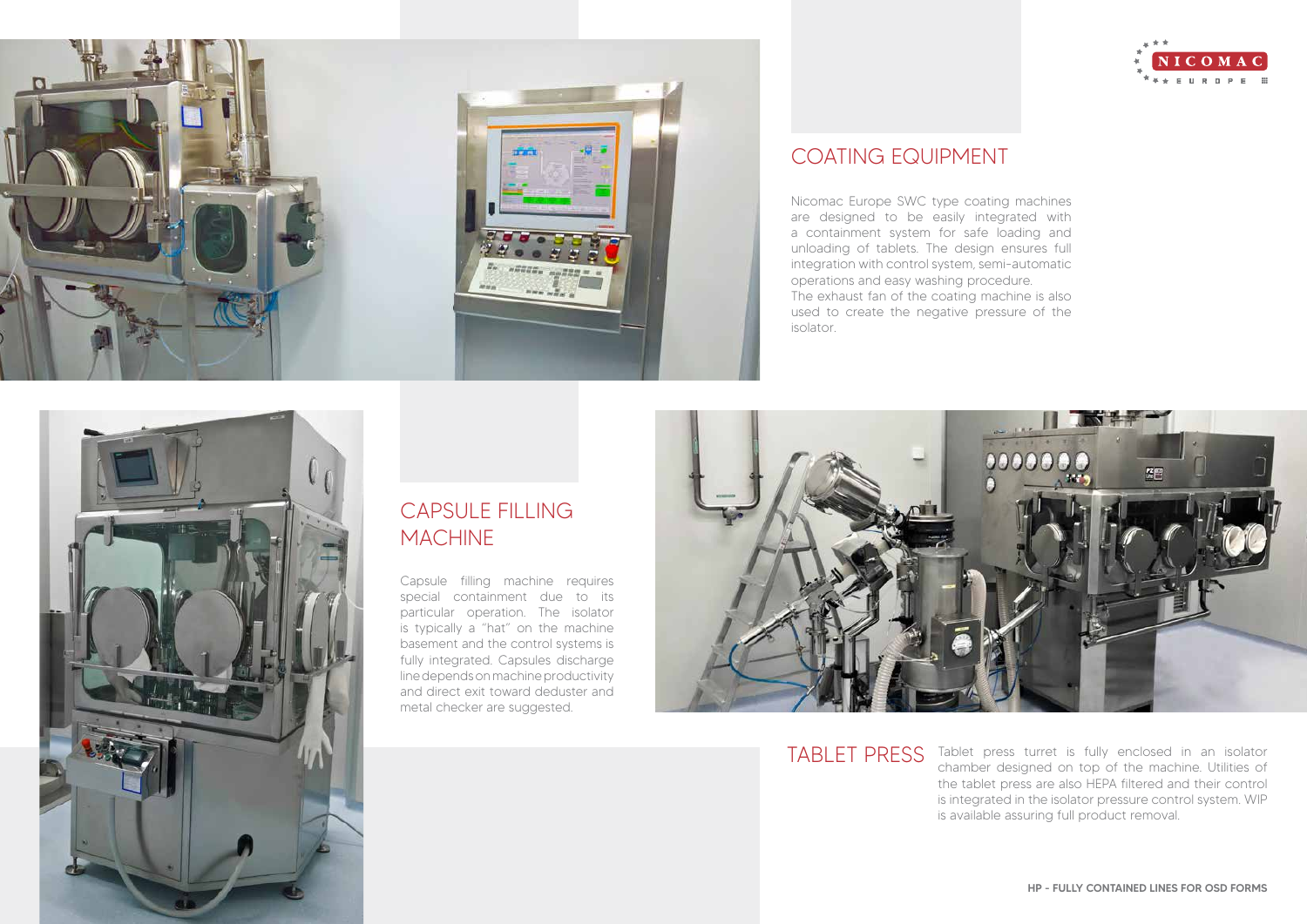

#### TRANSFER SYSTEMS

Attention to detail is of importance for successful transfer technology. At the heart of every sucessful program is a well-executed material transfer technology and the key to successfully commercialize high-potency and high performance drugs with contractmanufacturing partners.